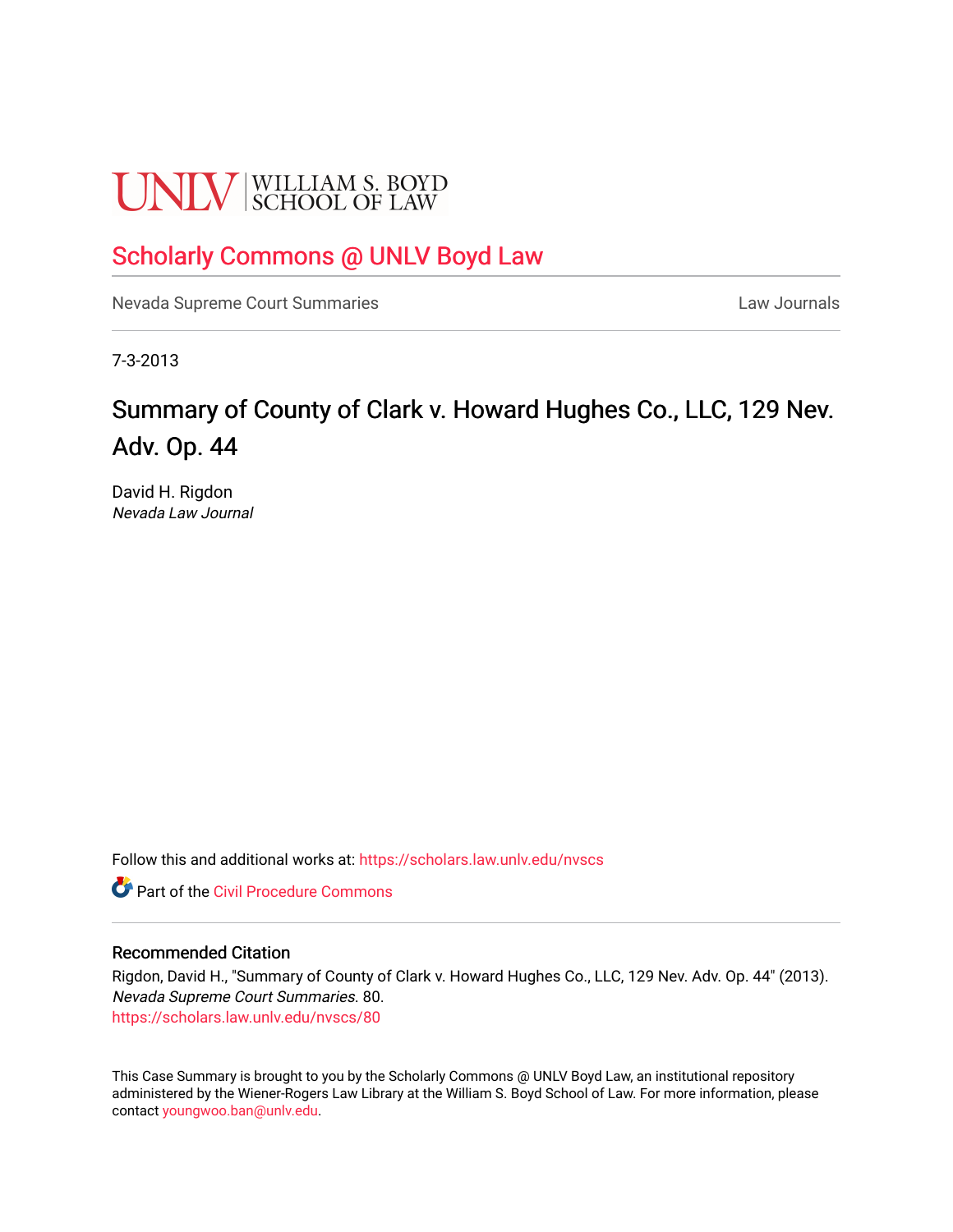County of Clark v. Howard Hughes Co., LLC, 129 Nev. Adv. Op. 44 (July 3, 2013)<sup>1</sup>

#### VENUE – PROPERTY TAX APPEALS

#### **Summary**

Appeal from a district court order denying a motion for change of venue for a petition for judicial review of a State Board of Equalization decision regarding a property tax valuation.

#### **Disposition/Outcome**

The Court affirmed the District Court's denial of the motion to change venue.

#### **Factual and Procedural History**

Respondent, Howard Hughes Company, LLC (Howard Hughes), owns four parcels of land known as Summerlin West located within Clark County. Dissatisfied with the County Assessor's valuation of the property for tax year 2011-2012, Howard Hughes challenged its assessment before the Clark County Board of Equalization, which lowered the valuation substantially. Subsequently, Clark County appealed the revised assessment to the State Board of Equalization, which, in turn, increased the valuation. Following this, and pursuant to NRS 361.420, Howard Hughes filed a petition for judicial review with the First Judicial District Court in Carson City naming Clark County, the Clark County Assessor, and the State Board of Equalization as co-defendants.

Clark County filed a motion for a change of venue, arguing that the action should be maintained in the Eighth Judicial District Court in Clark County. They argued that NRS 13.030(1) mandates that all actions against a county are to take place within the district court that encompasses that county. Howard Hughes filed an opposition to the motion which argued that NRS 361.420(2) specifically provides that petitions for judicial review of a decision of the State Board of Equalization may be commenced "in any court of competent jurisdiction in the State of Nevada against the State and county in which the taxes were paid."<sup>2</sup> The district court denied the motion. Clark County appealed.

#### **Discussion**

Justice Cherry delivered the opinion of the three justice panel.<sup>3</sup>

The Court first noted that protesting property owners from counties throughout the state have often challenged their property tax assessments in the First Judicial District Court in Carson City.<sup>4</sup> Applying de novo review to the district court's decision, the Court looked to the long-

<sup>&</sup>lt;sup>1</sup> By David H. Rigdon.

<sup>&</sup>lt;sup>2</sup> Nev. Rev. STAT. § 361.420(2) (2011).

<sup>&</sup>lt;sup>3</sup> The case was decided by the northern panel which includes J. Cherry, J. Hardesty, and J. Parraguirre.

<sup>4</sup> *See, e.g.*, Washoe Cnty. v. Otto, 128 Nev. \_\_\_, 282 P.3d 719 (2012).